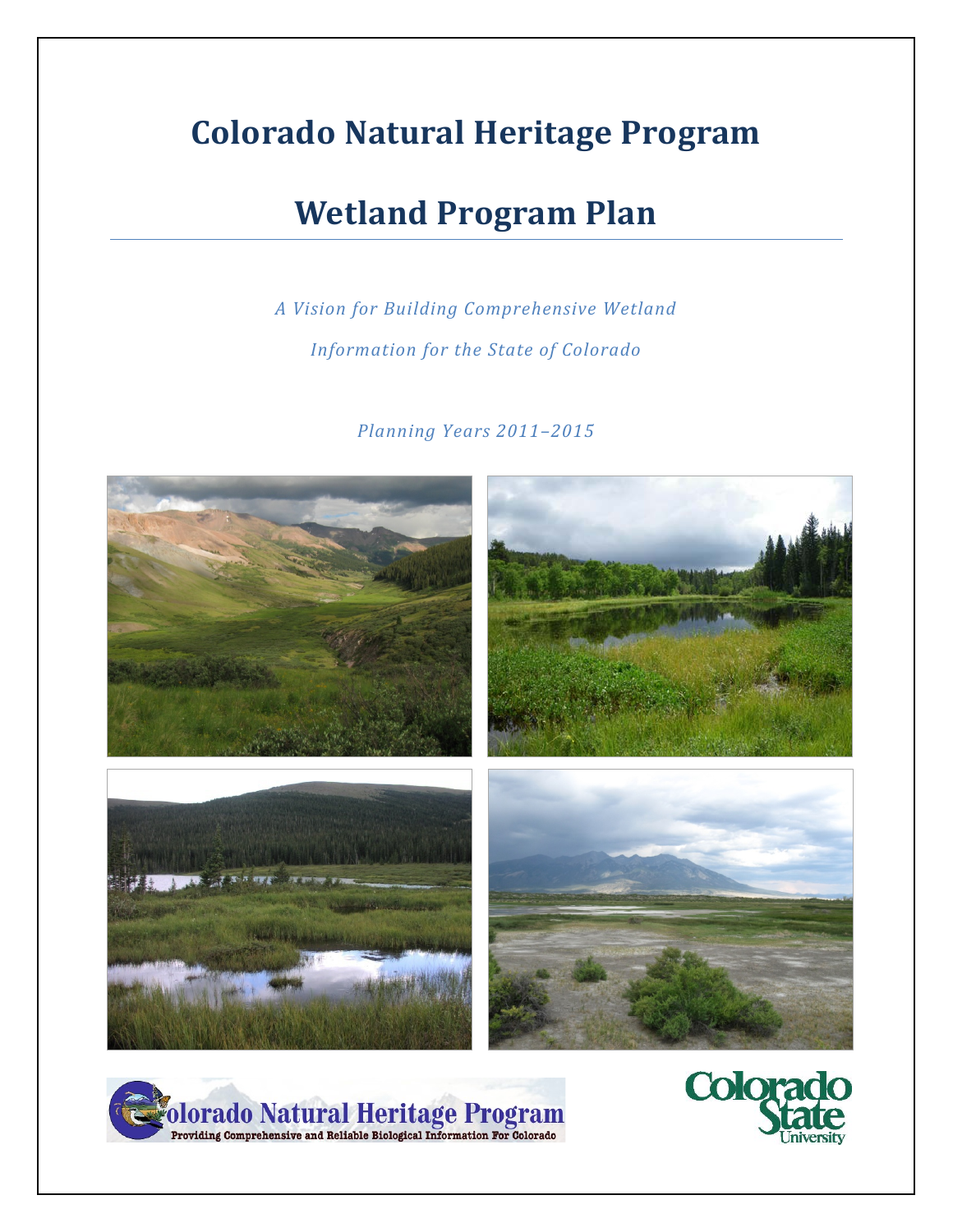*Colorado Natural Heritage Program Wetland Program Plan A Vision for Building Comprehensive Wetland Information for the State of Colorado Planning Years 2011–2015*

Produced by the Colorado Natural Heritage Program, Colorado State University, Fort Collins, CO. December 15, 2010. Minor revisions November 28, 2012.

Primary author: Joanna Lemly, CNHP Wetland Ecologist.

Contributions and review by CNHP Ecology Team Members: Jodie Bell, Erick Carlson, Denise Culver, Karin Decker, Laurie Gilligan, Ellen Heath, Dee Malone, Allison Shaw, Joe Stevens, and Hannah Varani.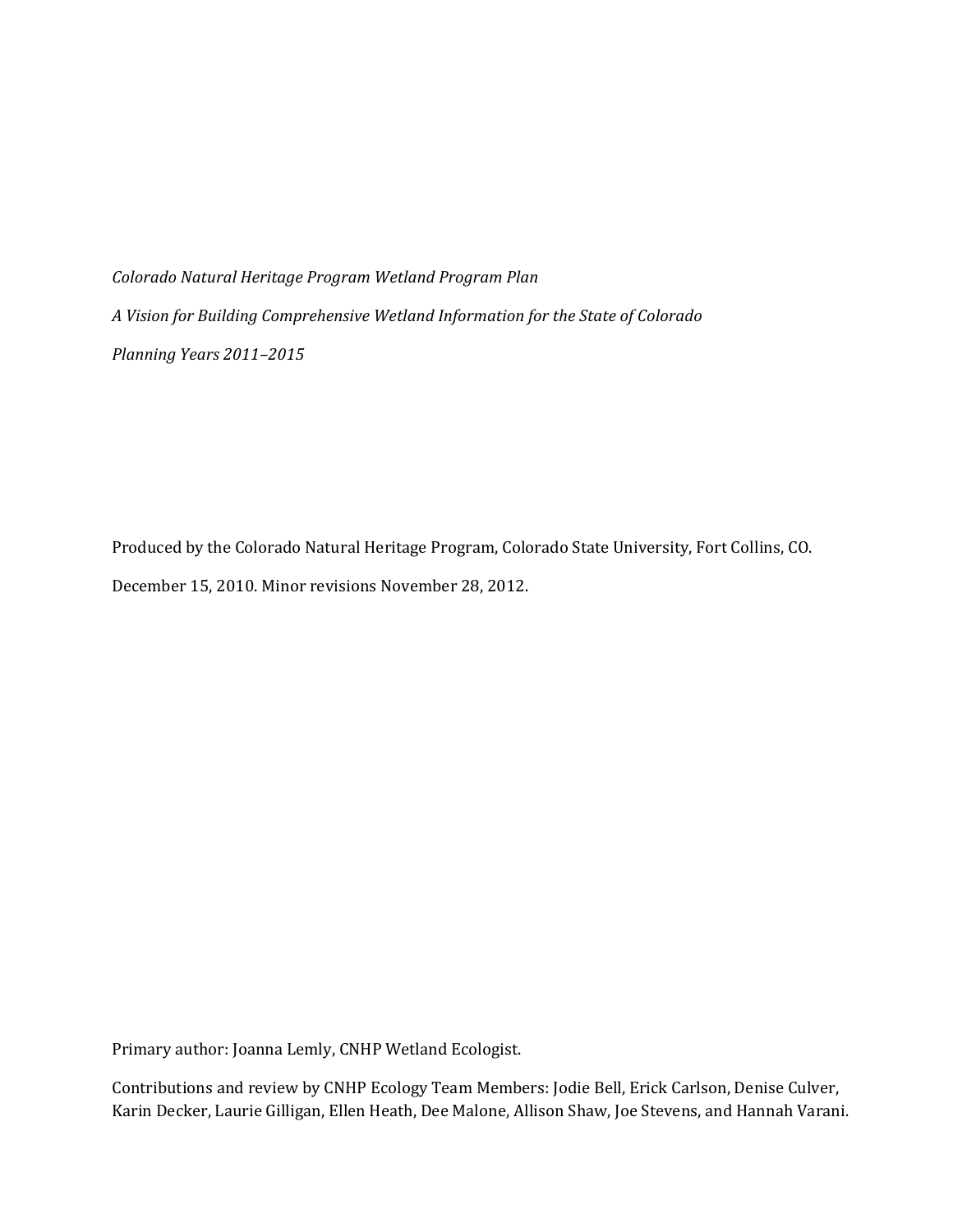#### *CNHP Wetland Program Plan Mission Statement*

*To empower public and private partners by providing science-based information on the types, extent, location, condition, and biodiversity significance of Colorado's native wetland ecosystems.*

#### *History and Background*

The Colorado Natural Heritage Program (CNHP) is a non-profit organization and a research unit within the Warner College of Natural Resources at Colorado State University. General information about CNHP and the breadth of work conducted by the organization can be found at our webpage: [http://www.cnhp.colostate.edu/.](http://www.cnhp.colostate.edu/) CNHP is also a member of the NatureServe Network, an international network of natural heritage programs that use the same scientific methodology to monitor the status of species and natural communities from state, national, and global perspectives. For more information on the NatureServe Network, visit [http://www.natureserve.org/.](http://www.natureserve.org/) 

The overarching mission of CNHP is *to preserve the natural diversity of life by contributing the essential scientific foundation that leads to lasting conservation of Colorado's biological wealth.* As part of the overall mission and among many other areas of expertise, CNHP has established a long track record of field surveys to identify wetlands worthy of conservation action throughout the state. Since 1993, CNHP has conducted surveys of biologically significant resources in 36 counties, documenting hundreds of high quality wetlands and locations of rare wetland plants and animals. In addition, CNHP has been the leading organization for information and research on wetland plant communities. In 2003, after more than ten years of field-based research, CNHP published the *Field Guide to Wetland and Riparian Plant Associations of Colorado* (Carsey *et al.* 2003), providing a vital resource for wetland professionals across the state. These efforts have been funded by a variety of partners, including the Environmental Protection Agency (EPA), Great Outdoors Colorado (GOCO), Colorado Division of Wildlife (CDOW), U.S. Forest Service (USFS), Bureau of Land Management (BLM), and numerous county and local governments. The surveys have also involved coordination with hundreds of private landowners, citizen groups, and conservation organizations.

In 2007, CNHP and the CDOW Wetland Wildlife Conservation Program were awarded an EPA Region 8 Wetland Program Development Grant (WPDG) titled *Statewide Strategies for Colorado Wetlands* (Assistance ID #CD-97874301). One core objective of this project was to formulate strategies for improving the effectiveness of protecting and restoring Colorado's wetland resource. In the original project proposal, the emphasis on strategic planning was specifically focused on refining the strategic plan of CDOW's Wetland Program. However, through the course of carrying out the project, it became clear that CNHP should refine its own vision for wetland research over the next five to ten years. Subsequently in 2009, EPA's National Wetlands Division released guidance that every agency and organization conducting research under WPDG funding should prepare and submit a Wetland Program Plan to guide future proposals under WPDG opportunities. These two coincidental motivations coalesced into the formation of this plan, which documents the goals and actions proposed by CNHP for the five years between 2011 and 2015.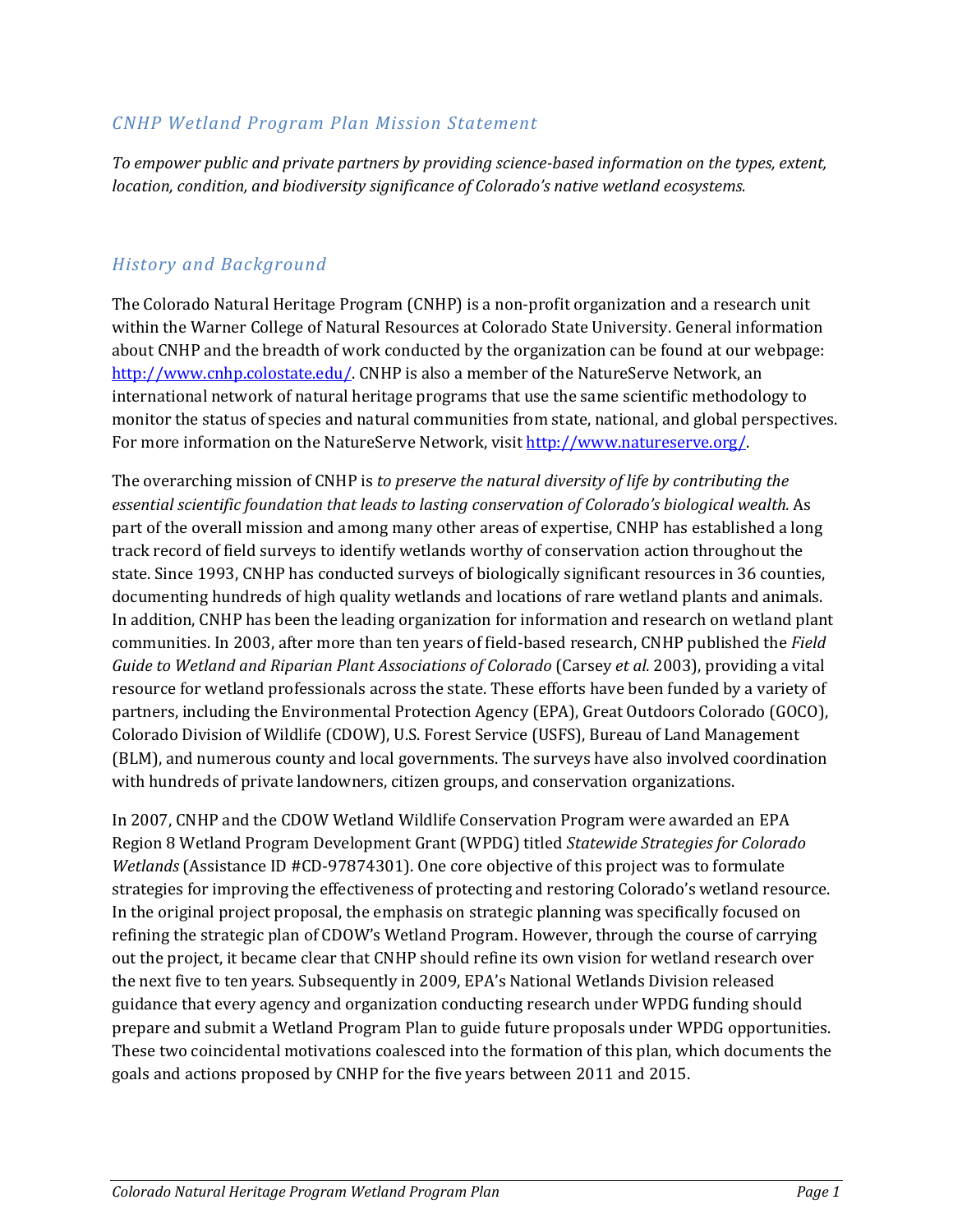### *Colorado Natural Heritage Program and the Core Elements Framework*

In 2008, the EPA's National Wetlands Division developed the Core Elements Framework (CEF), which includes four core elements of a comprehensive wetlands program. The four elements are: 1) Monitoring and Assessment, 2) Regulation, 3) Voluntary Restoration and Protection, and 4) Water Quality Standards for Wetlands. Further information on the CEF can be found at: [http://water.epa.gov/grants\\_funding/wetlands/cefintro.cfm.](http://water.epa.gov/grants_funding/wetlands/cefintro.cfm)

In the state of Colorado, no single agency or organization oversees work on all four of the core elements, nor is there an official coalition or council that facilitates joint work on all four elements. Instead, individual state agencies or organizations focus on particular aspects.

In Colorado, regulation of wetland impacts (Core Element #2) is primarily the jurisdiction and responsibility of the U.S. Army Corps of Engineers (ACOE), under Section 404 of the Federal Clean Water Act. To oversee permit actions in the state, the ACOE works in coordination with the EPA and the state water quality agency, the Colorado Department of Public Health and the Environment (CDPHE). A few county and municipal governments have ordinances that apply to wetlands, but there is no comprehensive wetlands regulation program within the state.

Voluntary restoration of wetland and riparian habitat (Core Element #3) is an active goal of many agencies and organizations in Colorado. The primary state agency involved in this work is the Colorado Division of Wildlife (CDOW), through their Wetland Wildlife Conservation Program [\(http://wildlife.state.co.us/LandWater/WetlandsProgram/\)](http://wildlife.state.co.us/LandWater/WetlandsProgram/), a voluntary, incentive-based program whose mission is to protect wetlands and wetland-dependant wildlife on public and private land. Each year, the CDOW Wetlands Program funds ~\$1.5 million in direct on-the-ground wetland restoration and enhancement actions. The Wetlands Program is also involved with wildlife and aquatic resource inventories, education and outreach, and project monitoring and evaluation. In addition to the CDOW Wetlands Program, numerous federal agencies and non-profits work to encourage restoration and conservation of valuable wetland habitat through direct funding, landowner education, tax incentives, and many other vehicles.

Water quality standards for wetlands (Core Element #4) have not yet been developed for Colorado. If they were developed, this would be done by CDPHE, the agency responsible for water quality monitoring and the development of water quality standards.

CNHP's primary role in the CEF is encompassed by monitoring and assessment (Core Element #1). Specific goals and actions under this element will be described in detail throughout this plan. Though much of our work falls under only one core element, this element can been regarded as the backbone of the framework. Data generated through monitoring and assessment feed into the other three elements and strengthens the effectiveness of each one. Understanding the types, acreage, condition, and significance of wetlands across the state can help ACOE plan for more effective mitigation action, CDOW target wetland types in need of restoration, and CDPHE report out on the condition of water within the state.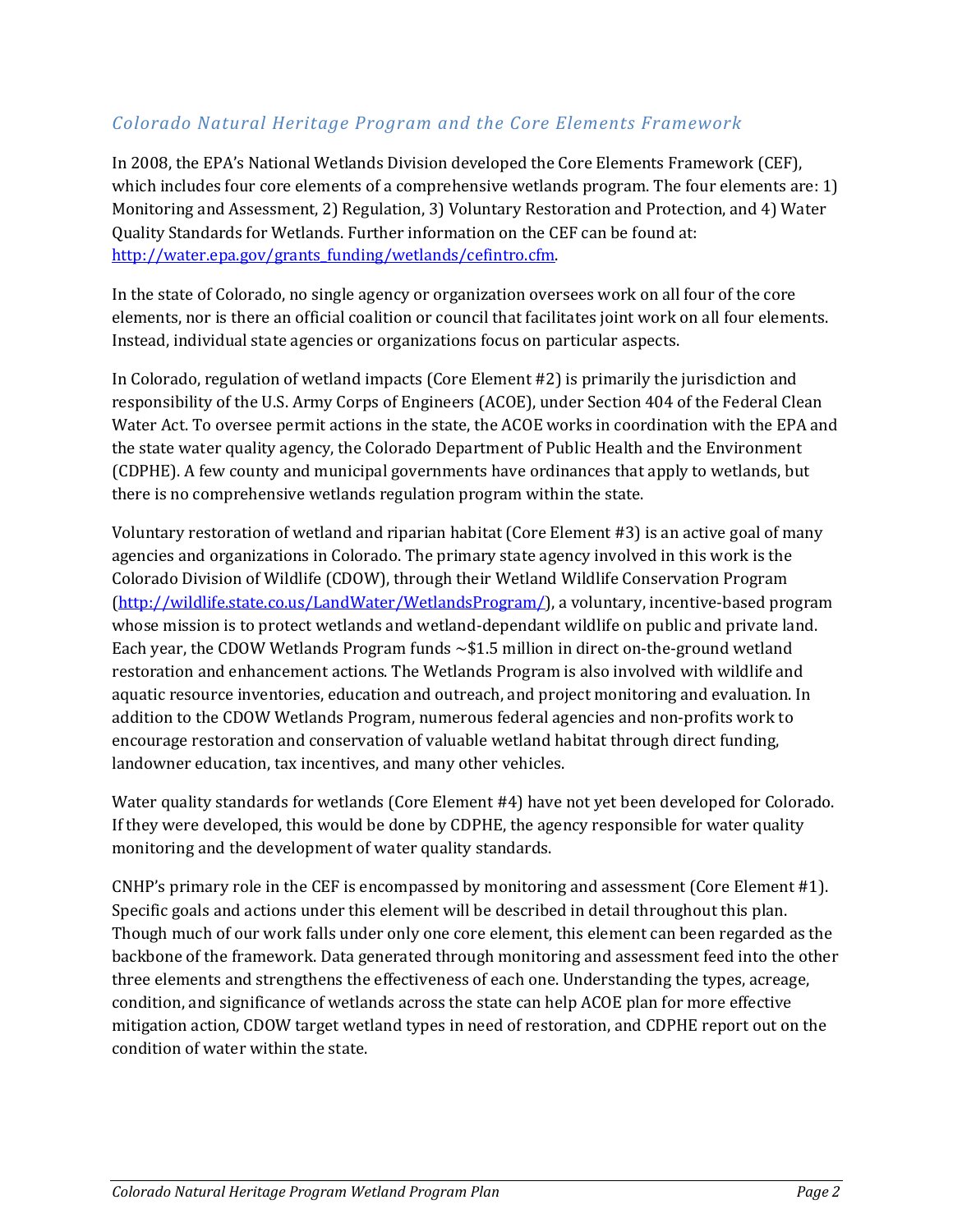## *Strategic Directions*

The following section details six strategic directions CNHP will undertake to accomplish the mission statement set forth in this plan: *To empower public and private partners by providing science-based information on the types, extent, location, condition, and biodiversity significance of Colorado's native wetland ecosystems.*

Since the beginning of CNHP's work on Colorado wetlands, the same core questions have been asked again and again.

- *What kinds of wetlands occur in Colorado?*
- *How many acres of wetlands exist in Colorado and where are they located?*
- *What is the condition of Colorado's wetlands?*
- *Which of Colorado's wetlands are most significant?*

The strategic directions outlined below address each of those four questions and are organized accordingly. In addition to the four questions, the final strategic direction addresses the first portion of the mission statement: *empowering our partners with information.* Because CNHP is not directly involved with wetland restoration, protection, or regulation, it is vital that the information generated by CNHP is transferred to our partners to create effective on-the-ground action. Taken together, these strategic directions will lead to more comprehensive wetland information for Colorado.

Each strategic direction below begins with a statement of intent and includes a series of action items. The action items are either part of currently funded projects and will take place during the period covered by this plan (2011–2015) or are goals for future funding. For action items already funded, the specific funding source is identified and the planned timeframe laid out. For potential future action items, a potential timeframe is suggested.

Because wetlands cannot be viewed apart from their surrounding uplands, nor can a snapshot in time be sufficient to understand important trends, CNHP will continually seek opportunities to integrate wetlands project described below with analyses and efforts at multiple spatial scales, across whole landscapes, and through time. As a multi-disciplinary research organization, we have the opportunity to connect wetlands research with ongoing research on the integrity of Colorado's upland ecosystems as well as with long-term studies that track changes in Colorado's biodiversity resulting from major landscape scale issues such as climate change, rapid development and land conversion, and the mountain pine beetle epidemic, to name only a few. As a soft-money funded organization continually adapting to changing funding priorities and opportunities, it should also be mentioned that the strategic directions outlined below may not capture every opportunity that CNHP will pursue in the coming years. New directions may emerge from our partners that fit in line with our overall mission regarding the generation of scientifically grounded information about Colorado's wetland resource. We intend to revisit this plan on an annual basis to make minor changes and to create a new Wetland Program Plan before this planning period expires.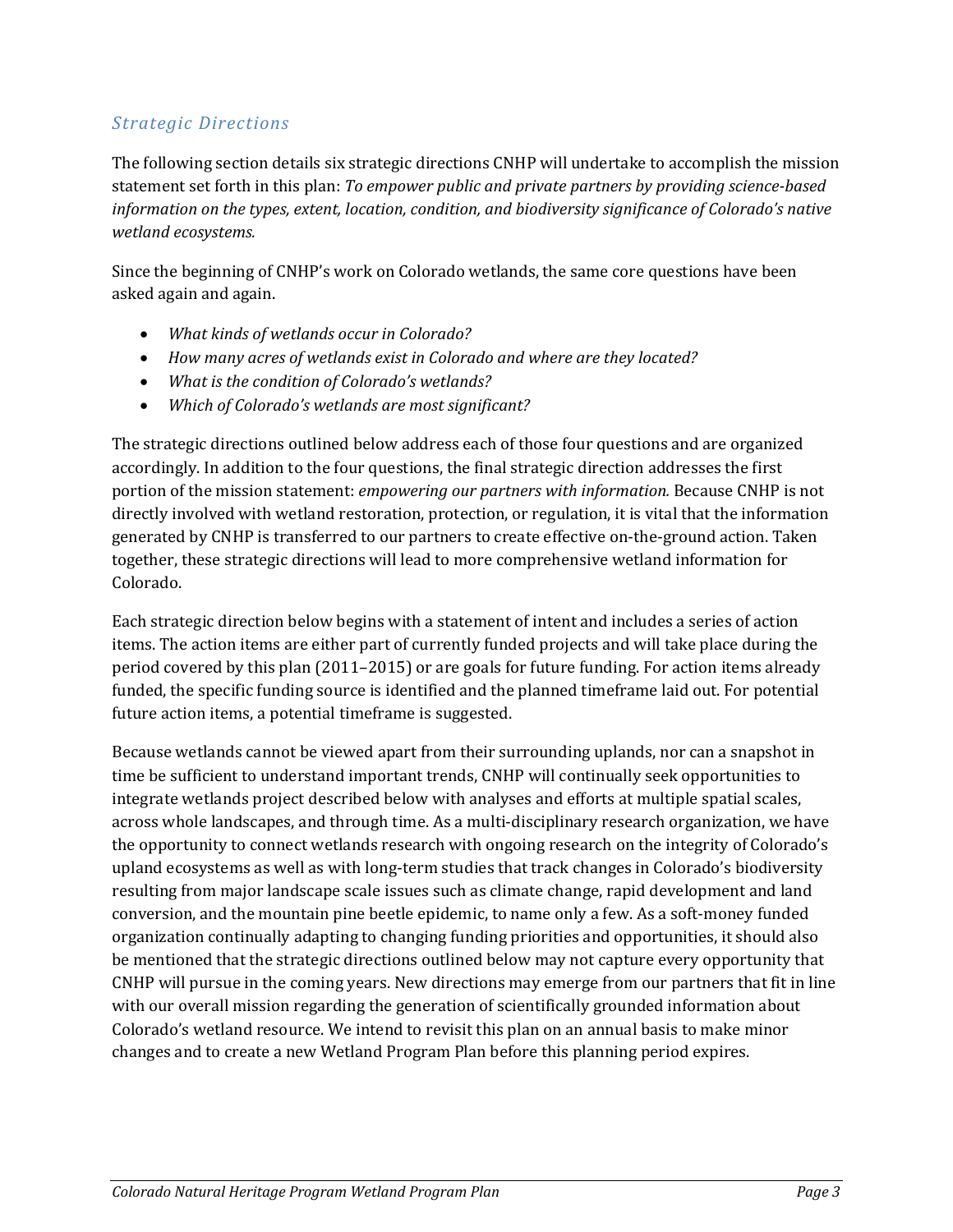## **Wetland Types: Classification and Identification**

CNHP is and will continue to be a leading resource of information on wetland classification and identification for local and state governments, agency personnel, conservation partners, consultants and private citizens. The following action items will help wetland professionals determine the *types of wetlands* that occur in Colorado.

#### *Action items*

• **Publish a Field Guide to Wetland Plants of Colorado:** Through a 2009 EPA Region 8 WPDG (*Colorado Wetland Tools:* Assistance ID #CD-97847301), CNHP will develop and publish a Field Guide to Wetland Plants of Colorado. This full-color field resource will include botanical descriptions of ~500 plant species found in wetlands across the state. In addition to descriptions, the guide will include photographs and line illustrations, diagnostic characteristics, tips for distinguishing between similar species, and information pertaining to wildlife use.

*Timeframe:* Content for the guide is currently under development and the book will be published by April 2012.

*Coloration Coloration Coloration Coloration Coloration Coloration Coloration Coloration Coloration Coloration Coloration Coloration Coloration Coloration Coloration Coloration Coloration Coloration Coloration Coloration C* • **Develop Key and Descriptions for Wetland Ecological System:** The Ecological System Classification was developed by the NatureServe Network as a landscape-level classification system that integrates biotic and abiotic factors (Comer *et al.* 2003). Ecological systems are dynamic assemblages of plant communities that 1) occur together on the landscape; 2) are tied together by similar ecological processes, underlying abiotic environmental factors or gradients; and 3) form a readily identifiable unit on the ground. There are  $\sim$  15 wetland and riparian Ecological Systems in Colorado, (*e.g.,* Rocky Mountain Subalpine Fen, Lower Montane Riparian Woodland and Shrubland, *etc.*) that can be distinguished by hydrologic and edaphic characteristics and diagnostic species. Descriptions for many Ecological Systems have been developed by NatureServe, but these descriptions cover the Systems' entire range, are not specific to Colorado, and there is no key to reliably distinguish between Systems.

Through a National EPA grant (*Refining Ecological Indicators for the Rocky Mountains:* Assistance ID #RM-83379601) CNHP has worked with partner Natural Heritage Programs in Montana and Wyoming to refine descriptions and create a key for select Ecological Systems. Through a 2009 EPA Region 8 WPDG (*Colorado Wetland Tools:* Assistance ID #CD-97847301), CNHP will develop detailed descriptions and a key to all wetland and riparian Ecological Systems that occur in Colorado. The descriptions and key will allow wetland professionals to distinguish between different wetland types and will contain information on best management practices and conservation concerns specific to each type.

*Timeframe:* Draft descriptions and key are available for select Systems; the fully developed descriptions and key will be completed by December 2011.

• **Create a Colorado Wetland Website:** CNHP has published numerous reports on Colorado wetlands and is currently involved in several major ongoing projects to develop additional wetland resources. Through a 2009 EPA Region 8 WPDG (*Colorado Wetland Tools:* Assistance ID #CD-97847301), CNHP will create a separate section within our website to consolidate all currently available wetland resources. Products from every action item listed in this strategic plan that involves the development of wetland information will be integrated into the Colorado Wetland Website. Along with CNHP-specific resource, the Colorado Wetland Website will include links to all organizations and agencies involved with wetlands in Colorado.

*Timeframe:* Much content for the Colorado Wetland Website is already developed and additional content is being developed through current projects. The webpage design and formatting is scheduled for spring 2011 and the website will be available by December 2011.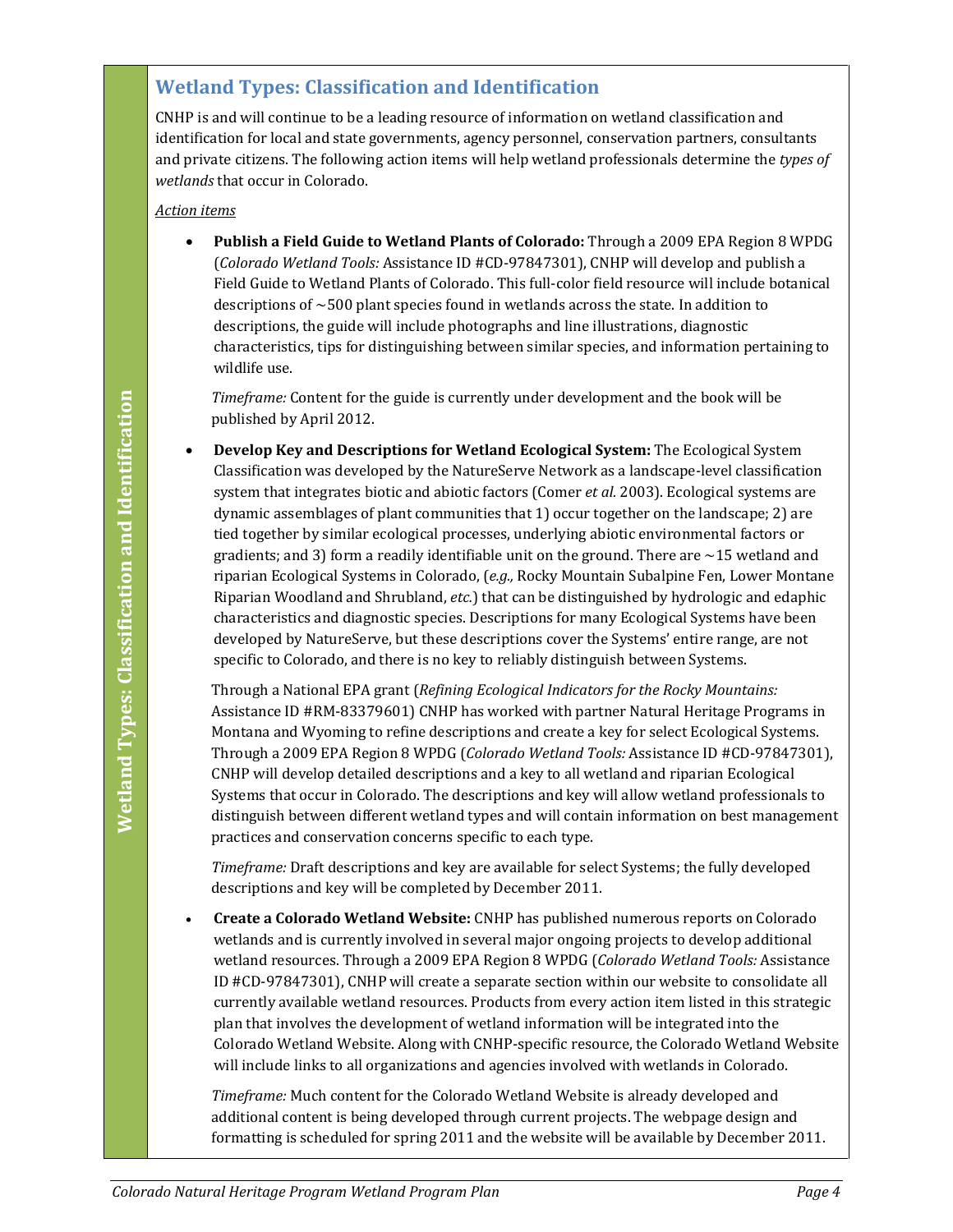• **Publish a Pocket Guide to Common Wetland Plants of Colorado:** To follow the upcoming Field Guide to Colorado Wetland Plants, CNHP has identified a need for a smaller, more portable guide to the most common wetland plants in Colorado. While the complete Field Guide will contain detailed information on ~500 different species, the Pocket Guide will focus on the most common 50–100 species and lump difficult species groups such as willows and sedges. The Pocket Guide will be a quick resource for wetland professionals and amateur naturalists that do not need to identify plants to species, but would like to recognize dominant species and groups. Content for the Pocket Guide will be easy to pull from the more detailed Field Guide, but additional time and resources will be needed for formatting and publishing.

*Timeframe:* This action item is a proposed goal for which we will seek grant funding. The target timeframe for this action item is to secure funding in either 2011 or 2012 and to publish the Pocket Guide by December 2013.

• **Conduct Professional Trainings on Wetland Plant Identification:** Collectively, CNHP Botanists and Wetland Ecologists are experts in wetland plant identification and have worked in wetlands across the entire state. Every year, new wetland scientists and managers move to the state or take on new responsibilities that involve the need to identify wetland plants, yet there are few opportunities to learn wetland plant identification. To fill this need and to accompany the upcoming Field Guide to Colorado Wetland Plants, CNHP proposes to conduct professional trainings on wetland plant identification. Different trainings could be offered for different species groups, including 1) a general course on common wetland plants; 2) wetland graminoids (grasses, sedges and rushes); 3) willows and other woody wetland plants; and 4) common wetland forbs. Alternatively, the trainings could be focused on wetland plants specific to different regions of the state. Curricula would be developed and trainings would be held once or twice a year for at least two consecutive years.

*Timeframe:* This action item is a proposed goal for which we will seek grant funding. The target timeframe for this action item is to secure funding in either 2011 or 2012 and to hold the trainings in 2012–13 or 2013–14.

**Colorado Natural Heritage Program Extracts Event y and the model scientists and managers move to entropy the accompany the upcoming Field Guide to Golorado Wetland Plants, GNI this meet and to accompany the upcoming Fiel** • **Revise and Reprint the Field Guide to the Wetland and Riparian Plant Associations of Colorado:** In 2003, CNHP produced a Field Guide to the Wetland and Riparian Plan Associations of Colorado. This 466-page publication was based on field data collected by numerous wetland scientists over more than 10 years and describes 184 plant associations found across the states. Plant associations, or plant communities, are a much finer scale classification than the Ecological System classification mentioned above and are based on repeated patterns of species combinations (*e.g.,* Narrowleaf Cottonwood / Thinleaf Alder Woodland). The Field Guide to Wetland and Riparian Plant Associations has been a very popular resource for wetland professionals. Though highly detailed and based on extensive research, there is always a need to refine the plant association classification with data collected since its publication.

*Timeframe:* This action item is a proposed goal for which we will seek grant funding. The target timeframe for this action item is to secure funding in 2013 and to produce a revised publication by 2015.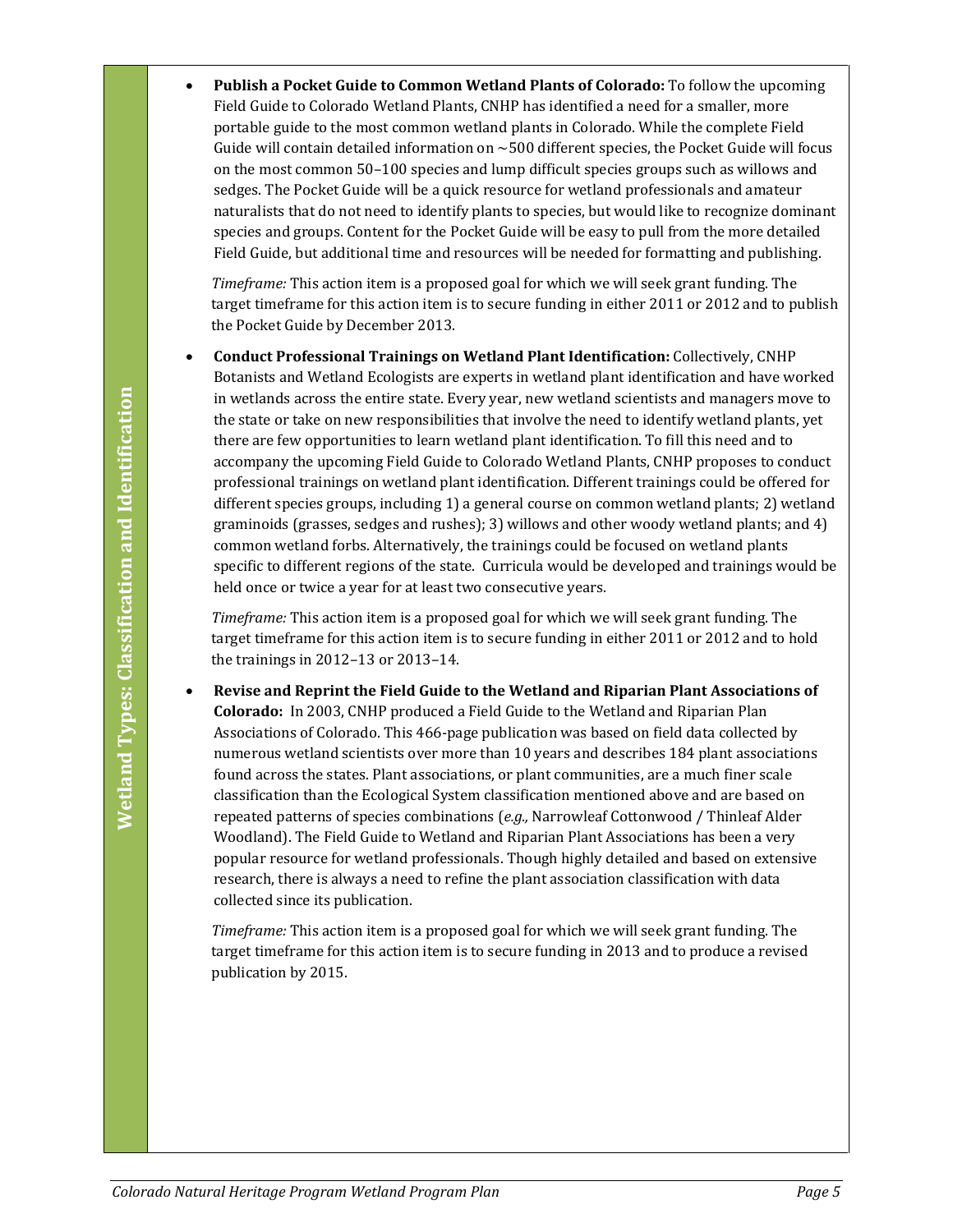### **Extent and Location: Comprehensive Digital Wetland Mapping**

CNHP will work with the U.S. Fish and Wildlife Service's National Wetland Inventory (NWI) Program and numerous funding partners to create a comprehensive digital map of wetlands for the state of Colorado by 2015. CNHP will be recognized as the best source of digital wetland data and will help determine the *extent and location* of wetlands across the state.

*Action items*

**Colorato Natural Heritage Program Wetland Program Plano Internation have involved manping wetland Program Wetland Plano International Area and Schoring Companies and Schoring Structure Companies of Forest Alexandre Propri** • **Compile Known Sources of Digital Wetland Data:** Digital wetland mapping from the NWI Program exists for a small portion of Colorado. Though NWI mapping is the recognized national standard, the lack of digital NWI data necessitates that alternative digital wetland mapping be used to estimate the extent and location of wetlands across the state. Several projects undertaken by various agencies and organization have involved mapping wetlands and/or riparian areas in Colorado, though each effort has targeted a different portion of the resources and followed different methods. Though a 2007 EPA Region 8 WPDG (*Statewide Strategies for Colorado Wetlands:* Assistance ID #CD-97874301), CNHP is currently compiling all major known sources of digital wetland data. In addition to NWI data, these sources include riparian mapping from the Colorado Division of Wildlife (CDOW), potential playa mapping from Rocky Mountain Bird Observatory, potential fen mapping from several National Forests, and wetland mapping from two counties. These data will be used to estimate the extent and location of Colorado's wetlands.

*Timeframe:* The compilation of wetland data is underway and nearly complete. All major data sources will be compiled and initial estimates of wetland acreage will be calculated by April 2011.

• **Convert Existing NWI Paper Maps to Digital Data:** All of Colorado was mapped by NWI in the early years of the program, between the late 1970s and the early 1980s. Though the mapping exists, it was all created as paper maps and not as digital data. In today's electronic era where Geographic Information Systems (GIS) are the norm, paper maps are not as useful. Acreages cannot be calculated and analyses cannot be conducted based on the paper maps. However, delineating brand new NWI maps is time consuming and expensive and many rural areas of the state have not experienced extensive change in wetland acreage since the paper maps were created.

Starting in 2008, CNHP and CDOW have partnered to convert existing NWI paper maps into digital data. In only two years, CNHP and CDOW have more than doubled the amount of digital NWI data available from less than 10% of the state to nearly 20%. Current contracts will again double that figure to more than 40% mapped. This work has been supported by funding from numerous partners and is slated to continue for several years in the future.

*Timeframe:* Conversion of existing NWI maps to digital data is underway through several separate projects. The overall goal is to convert all paper maps to digital data by 2015. This will be completed in several steps, some currently funded and others proposed. Separate projects planned or proposed between 2011-2015 are listed below by geographic region:

- o Yampa River Basin: 90 quads will be delineated in 2011 with funding from the BLM.
- o Routt National Forest: 45 quads will be delineated in 2011 with funding from the U.S. Forest Service.
- o White River National Forest: 123 quads will be delineated in 2011 with funding from the U.S. Forest Service.
- o Lower South Platte River Basin: 204 quads will be delineated in 2011–2012 with funding from EPA Region 8.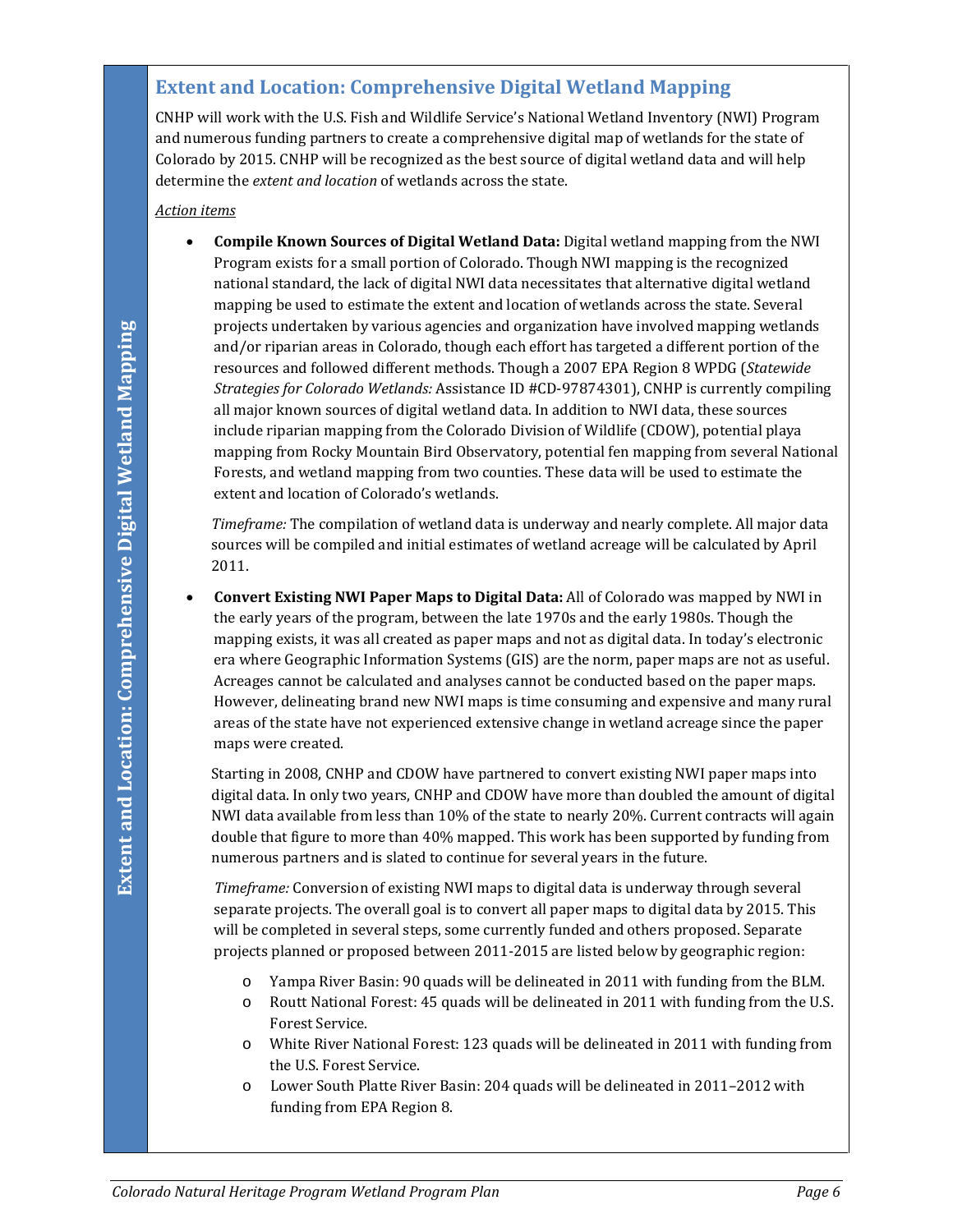- o Jefferson County: 16 quads will be delineated in 2011–2012 with funding from EPA Region 8.
- o East-Central Colorado: 130 quads are proposed for digitizing, contingent upon funding from the U.S. Highway Administration's Transportation Research Board.
- o All future grant proposals for river basin-scale wetland condition assessment projects and county surveys of biologically significant wetlands will include digitizing wetland maps. The specific areas will depend on opportunities that arise each year (see the following strategic directions on wetland condition assessments and county surveys).
- **Delineate New NWI Maps for Select Areas:** Converting the original paper maps to digital data is effective for many areas in Colorado. However, certain regions have experienced rapid land use changes since the maps were produced. This is especially true along the rapidly urbanizing Front Range corridor. For those areas where the original maps no longer represent the extent and location of wetlands, CNHP will seek opportunities to delineate new NWI maps. Through a 2009 EPA Region 8 WPDG (*Mitigation in the Watershed Context:* Assistance ID #CD-97847001) and supplemental funding form a local organization, CNHP is currently creating new NWI maps for 36 quads along the northern Front Range. These new maps are based on 2009 color infra-red imagery and follow the Federal Geographic Data Commission's National Wetland Mapping Standards. As opportunities arise, additional areas will be selected for new delineation.

*Timeframe:* The newly delineated NWI maps for the northern Front Range will be submitted to the NWI program by April 2011. CNHP will seek additional opportunities to create new NWI maps with a goal of creating new NWI maps for 5–10% of the state by 2015.

• **Develop an Interactive Online Wetland Mapping Tool:** In order to make all of the newly compiled and created digital wetland mapping available to the wetland community, CNHP will work with GIS Specialists at CDOW to create an interactive online mapping tool for wetlands. This tool will display all compiled and generated wetland polygons along with background aerial imagery, topographic maps, and shaded relief. In addition, the tool will show land ownership, river basin and ecoregion boundaries, and will summarize all of CNHP's information related to wetlands of high biodiversity significance.

*Timeframe:* The interactive online wetland mapping tool is funded by a 2007 EPA Region 8 WPDG (*Statewide Strategies for Colorado Wetlands:* Assistance ID #CD-97874301). The tool is currently under development and the first iteration will be complete by April 2011.

**Colorado Natural Heritage Controls: For Unions and Natural Program Plano Interior Colorado Natural Program Program Plano Natural Program Plano Natural Program Program Plano Natural Program Plano Natural Program Program Pr** • **Monitor Change in Wetland Area Over Time:** A comprehensive digital map of wetlands in Colorado will be a significant accomplishment for the state. However, the NWI maps are a snapshot of wetland acreage in a given year. In order to fully understand whether we are gaining or losing wetland acres, it is important to monitor the change over time. This can only be done by re-mapping certain sections of the state at repeated intervals. Once we have digital wetland mapping for a majority of the state, CNHP will pursue opportunities to re-map select areas to estimate trends. This could be accomplished by re-mapping a small portion of the state (1–5%) each year. The particular areas could be selected using a random sample approach to ensure distribution across the state.

*Timeframe:* This action item is a proposed goal for which we will seek grant funding. The target timeframe for this action item is to secure funding starting in 2014 in order to begin remapping areas in 2015. Ideally, we would seek funding that could continue over several years to monitor change over time.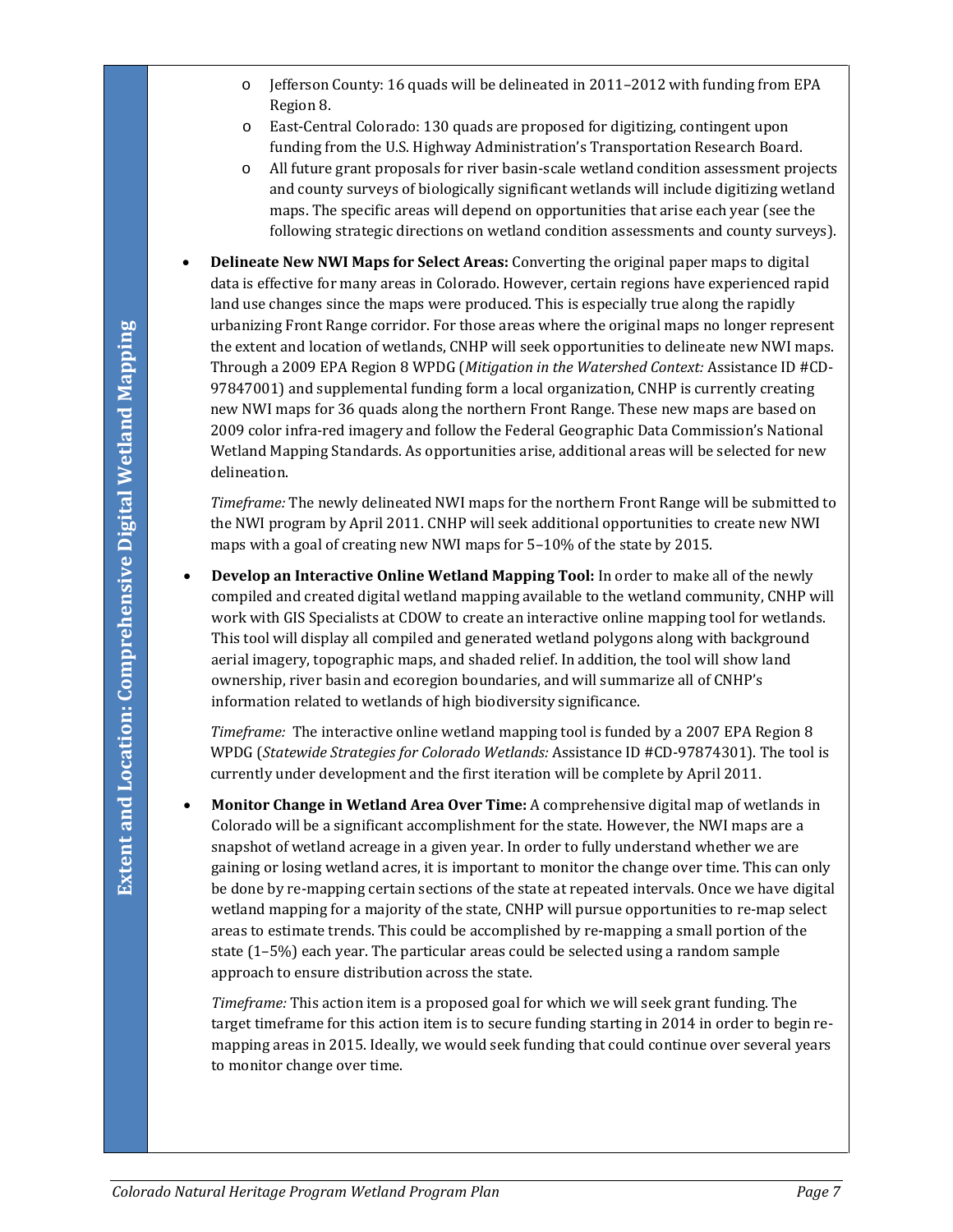#### **Wetland Condition Assessment Protocols**

CNHP will continue to refine wetland condition assessment protocols developed over the past 5 years and will promote their use to public and private entities conducting wetland condition assessments. These protocols follow both the EPA's Level [1](#page-9-0)-2-3 framework<sup>1</sup> and Ecological Integrity Assessment (EIA) framework of the NatureServe Network.[2](#page-9-1) 

#### *Action items*

• **Develop a Landscape Integrity Model for Wetlands (Level 1):** Within the EPA Level 1-2-3 framework, Level 1 assessment tools rely on geospatial data, such as GIS layers and remote sensing. As part of a 2007 EPA Region 8 WPDG (*Statewide Strategies for Colorado Wetlands:*  Assistance ID #CD-97874301), CNHP is developing a coarse assessment of wetland stressors based on numerous statewide GIS layers. The resulting GIS model will be a first draft towards a rigorous Level 1 assessment tool. In the future, we will test the outputs from this model with field data collected through wetland assessments across the state and refine the model inputs and formula to better reflect condition on the ground. This may be carried out through a standalone project or may be incorporated as an element of future condition assessment projects. A robust Level 1 tool could be used by many of our wetland partners for predicting the condition of wetlands in areas of the state where field-based assessments have not been conducted.

*Timeframe:* The initial development of the Landscape Integrity Model for Wetlands is being carried out as part of a funded project. The draft model will be finalized by April 2011. This initial model will need refinement in future years and we will seek funding for refinement as either a standalone project or as a component of future wetland condition assessment projects. We will seek funding by or before 2013 to develop a refined version of the Level 1 tool by 2015.

**Colorado with translate and referent active and reference and reference and reference and remote the stress and reference propresents are the incorporated as an element of frontwe condition assessments have not been prop** • **Refine Rapid Wetland Assessment Protocols (Level 2):** Within EPA's Level 1-2-3 framework, Level 2 tools can be completed in the field within a few hours using simple, qualitative or semi-quantitative indicators. Ecological Integrity Assessment (EIA) methods developed NatureServe and member program can be used as Level 2 protocols and include metrics from four different attribute classes: landscape context, biotic condition, abiotic condition, and size. In 2006, CNHP created draft EIA protocols for several wetland types in Colorado with funding from the EPA and CDOW. Draft reports are available in the 2006 section of our reports page [\(http://www.cnhp.colostate.edu/download/reports.asp\)](http://www.cnhp.colostate.edu/download/reports.asp). One of these draft protocols (Subalpine-Montane Riparian Shrublands) was tested in 2007 and a report describing the results is available under the 2009 section of the same reports page.

The EIA protocols have since been used in two basinwide wetland assessments (Rio Grande Headwaters and North Platte River Basin, see next strategic direction for more information). Through each project, the methods have been refined to ensure that they are intuitive, consistently applied, and adequately capture the range of condition of Colorado wetlands. To date, however, these protocols have only been tested in the Southern Rocky Mountain Ecoregion of the state. Starting in 2011, with funding from a 2010 EPA Region 8 WPDG (*Lower South Platte Wetland Profile:* Assistance Agreement in process), CNHP will begin a 3-year project using these and other tools to assess the condition of wetlands in the High Plains Ecoregion. Through that project and others in the future, CNHP will continue to improve the Level 2 EIA protocols.

<span id="page-9-0"></span>j <sup>1</sup> For more information on EPA's Level 1-2-3 framework, see <u>http://www.epa.gov/owow/wetlands/pdf/techfram.pdf</u>

<span id="page-9-1"></span><sup>&</sup>lt;sup>2</sup> For more informaiton on NatureServe's EIA framework, see[: http://www.natureserve.org/publications/EPA-Wetland-](http://www.natureserve.org/publications/EPA-Wetland-Mitigation.jsp)[Mitigation.jsp](http://www.natureserve.org/publications/EPA-Wetland-Mitigation.jsp)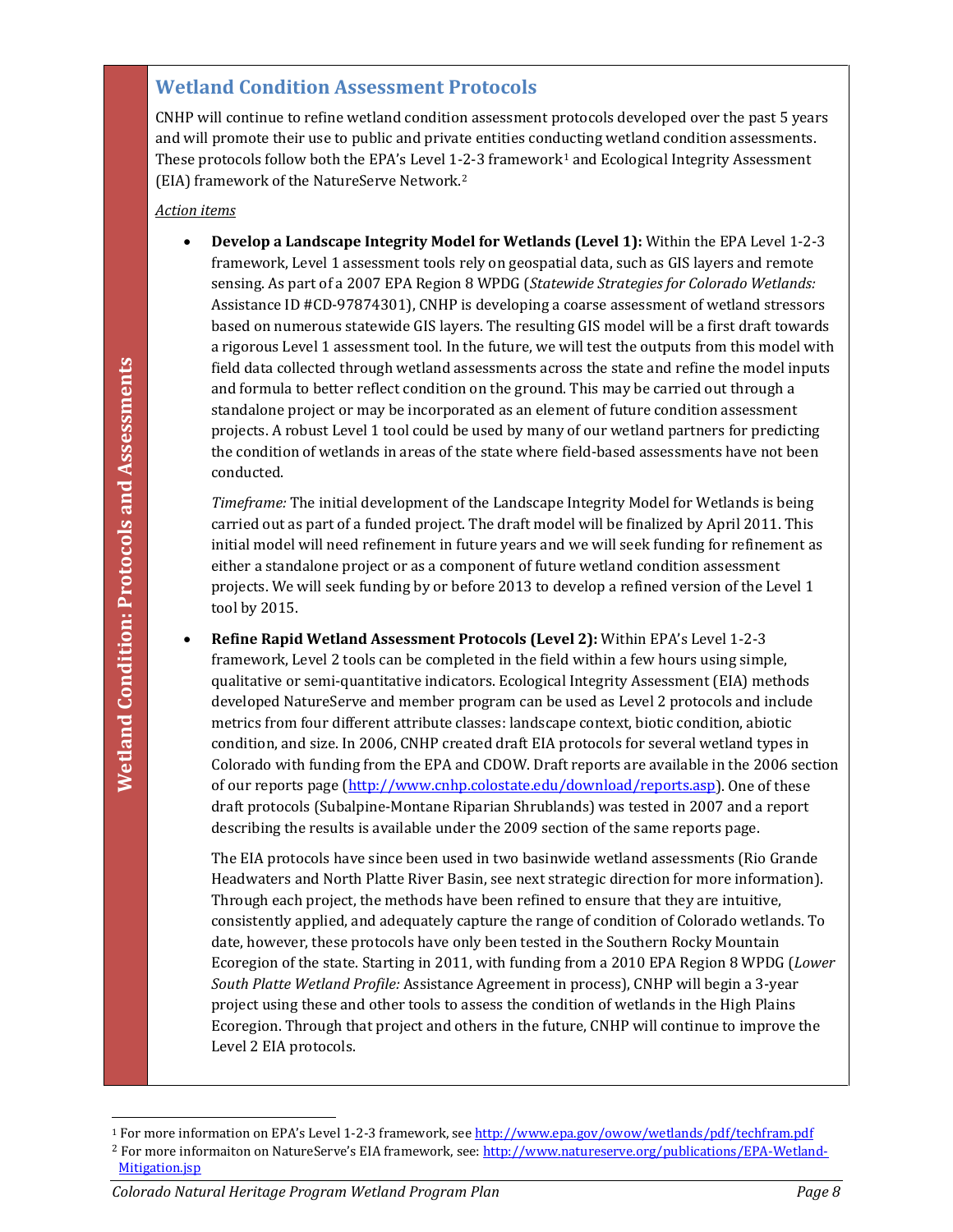*Timeframe:* Improvements based on the Rio Grande Headwaters and North Platte wetland assessments are currently underway. The field forms and manuals from each project will be released with final project reports in 2011. Improvements based on subsequent assessments will be released in future years.

• **Expand Intensive Field Protocols (Level 3):** Within the EPA's Level 1-2-3 framework, Level 3 tools are intensive site assessments that focus on a particular attribute class and require indepth, quantitative measurements. Level 3 assessments are used to calibrate and validate Level 1 and Level 2 assessments, and the scoring thresholds for Level 3 protocols are developed based on intensive monitoring of reference wetlands that span a disturbance gradient. CNHP has developed two vegetation-based Level 3 tools for wetlands: Floristic Quality Assessment (FQA) and Vegetation Index of Biotic Integrity (VIBI). Both were supported by EPA and CDOW and several reports about these tools written between 2006 and 2009 are available on our website [\(http://www.cnhp.colostate.edu/download/reports.asp\)](http://www.cnhp.colostate.edu/download/reports.asp). These tools have been used along with EIA metrics in both the Rio Grande Headwaters and North Platte basinwide wetland assessments. They will continue to be used in future assessments.

**Coloration:** The mature of the mature of the mature of the system and the vector of the vector of the vector of the vector of the system by the maturity of the distant Production Heritage Condition. However, the middles The vegetation-based Level 3 tools developed to date are important measures of wetland condition. However, the models should not be considered fully validated until we have data from more reference condition sites across the state. In addition, the tools were developed based on a limited set of wetland types. To ensure that our assessment tools can be applied consistently and reliably to all wetlands across Colorado, it is important to refine and expand our Level 3 tools. CNHP will seek opportunities to further validate existing VIBI models and create new VIBI models for additional wetland types, particularly wetland types on the eastern plains. We also recognize that vegetation is only one aspect of wetland condition. There are several other aspects of overall wetland condition, such as water quality, soil properties, and invertebrates. CNHP will seek opportunities to develop additional Level 3 protocols that represent additional wetland attributes.

*Timeframe:* Minor improvements to the FQA and VIBI protocols will be made through the Rio Grande and North Platte wetland assessments and will be described in final project reports in 2011. CNHP will seek additional funding to develop new VIBI models for additional wetland types or to develop Level 3 protocols for additional attributes of wetland condition. There is no specific timeframe for this objective.

• **Create Data Management Tools:** In order to efficiently handle and analyze data collected using the Level 1, 2, and 3 protocols, data management tools are needed. Beginning in 2008 with the *Statewide Strategies for Colorado Wetlands* project, CNHP has been creating data management tools that parallel development of our protocols. The primary tool is a Colorado Wetland Condition Assessment Database that allows users to input data collected following our protocols and to calculate scores based on the EIA, FQA, or VIBI methods. Through a 2009 EPA Region 8 WPDG (*Colorado Wetland Tools:* Assistance ID #CD-97847301), CNHP will finalize this database and make it available to the general public through our website.

*Timeframe:* The initial version of the database is complete and has been used for CNHP's internal wetland data. Refinement of this database is being funded by a 2009 WPDG and a final public version will be made available on our website by April 2012.

• **Conduct Trainings on Condition Assessment Protocols:** The tools developed by CNHP could be used by numerous different entities to evaluate wetland condition. Transferring the knowledge and methods developed to the wetland community is an important goal of both CNHP and our funding partners. To this end, CNHP will organize and conduct trainings on our wetland condition assessment protocols.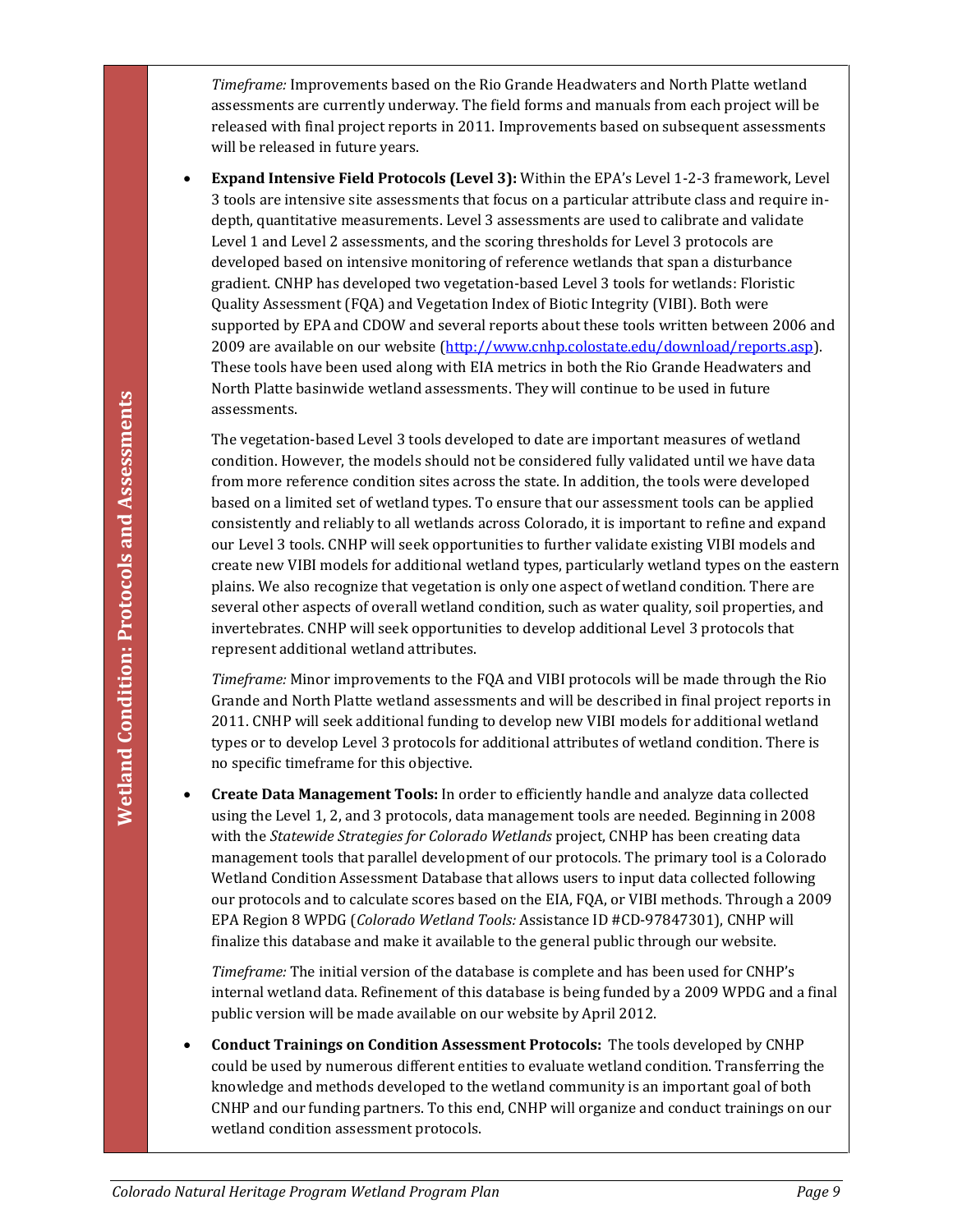*Timeframe:* This action item is a proposed goal for which we will seek grant funding. The target timeframe for this action item is to secure funding in either 2011 or 2012 and to hold the trainings in 2012 or 2013.

• **Long-term Monitoring of Reference Condition Wetlands:** The condition assessment tools developed by CNHP are based on our current understanding of reference condition or "minimally disturbed" wetlands. To date, reference wetlands included in this process have been concentrated in specific areas of the state, all within the Southern Rocky Mountain Ecoregion. To build more confidence in our methods, we are expanding the set of reference condition wetlands considered in our models. CNHP will seek to identify reference wetlands in each river basin and will develop a reference network that covers the entire state. This will allow us to tease apart differences in metrics that relate more to geography and natural variation than to actual condition.

The second important benefit of establishing a reference set of wetlands across the state is that these sites can be used to monitor change in wetland condition over time due to long-term and large-scale phenomena like climate change and large-scale insect outbreaks. This requires repeated visits to sites over many years.

*Colorado Natural Heritage Program Wetland Program Plan*<br>
Colorado Natural Heritage Program Wetland Conditions and Assessment Protocols and Assessment Protocols and Assessment Protocols and Assessment Protocols and Assessm *Timeframe:* Both aspects of this action item benefit from past and current funding but also require additional funding to be fully realized. Through past and ongoing projects, many reference wetlands have been identified and surveyed in the Southern Rocky Mountain Ecoregion. Through a 2010 EPA Region 8 WPDG (*Lower South Platte Wetland Profile:*  Assistance Agreement in process), CNHP will select reference wetlands in the Lower South Platte basin. In each subsequent year, CNHP will seek grant funds to continually expand this reference network. As a separate project, CNHP may also seek funds to make repeat visits to a set of the reference wetlands across the state on a 5-year interval to monitor potential changes over time due to long-term and large-scale processes.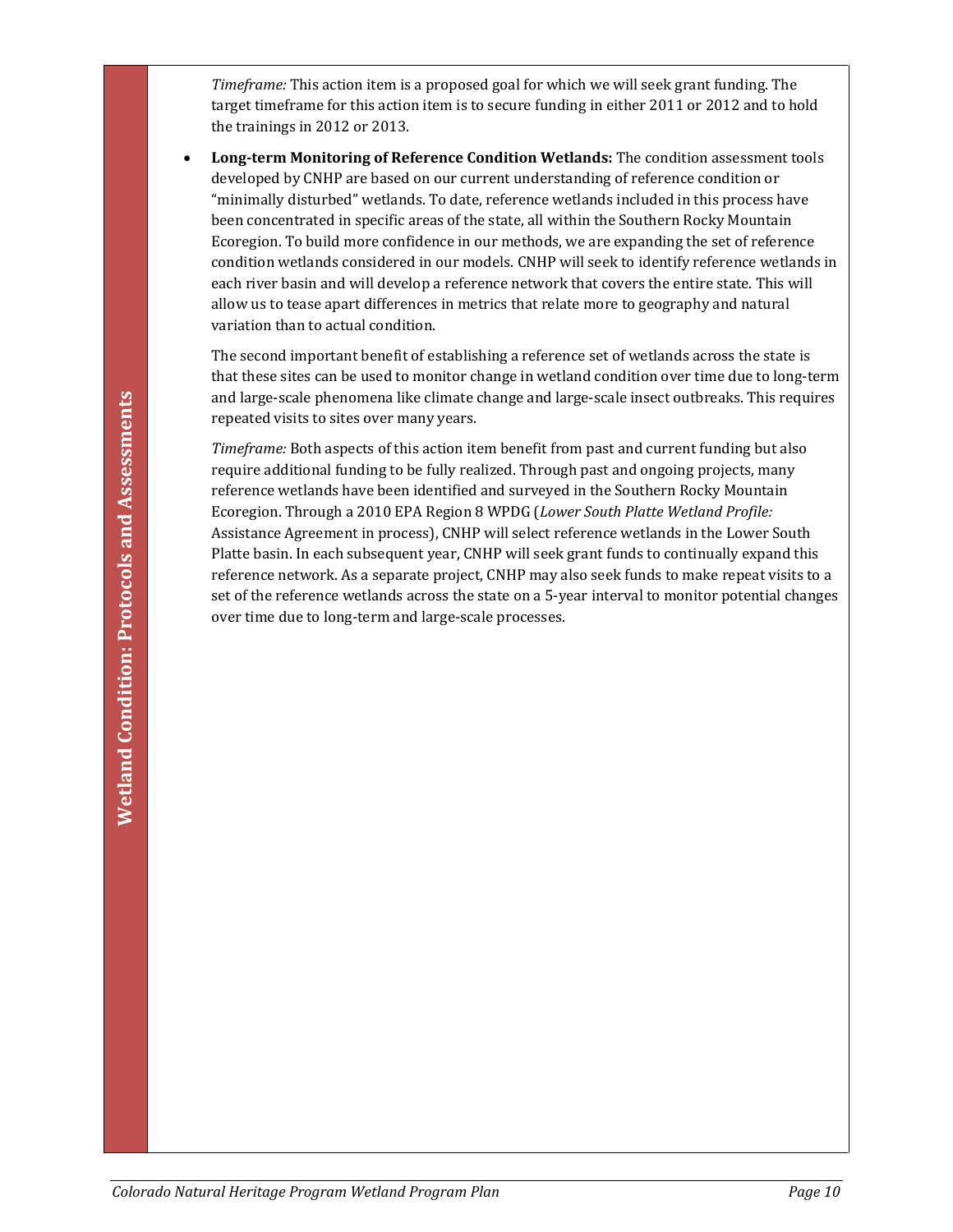#### **Probabilistic Wetland Condition Assessments**

CNHP will conduct probabilistic assessments of wetland condition for all river basins at the 6-digit hydrologic unit code (HUC) level by 2020. Beyond 2020, these assessments could be repeated at 10 year intervals to monitor change over time. CNHP will also participate in national assessments of wetland condition.

#### *Action items*

• **Conduct Basin by Basin Wetland Condition Assessments:** The EPA strongly recommends that each state monitor its aquatic resources, including wetlands, using a probabilistic random sample design to make statistically valid statements about the condition of those resources. In 2008, using the condition assessment tools described above, CNHP began a series of river basin scale wetland condition assessment projectsin partnership with CDOW. The first was a pilot wetland condition assessment in the Rio Grande Headwaters River Basin and was supported by a 2007 EPA Region 8 WPDG (*Statewide Strategies for Colorado Wetlands:* Assistance ID #CD-97874301). The second project was conducted in the North Platte River Basin and was supported by a 2008 EPA Region 8 WPDG (*Basinwide Wetland Profile of the North Platte River Basin:* Assistance ID #CD-97854101). Data analysis is still underway for both projects. The third project will be conducted in the Lower South Platte River Basin and will be supported by a 2010 EPA Region 8 WPDG (*Lower South Platte Wetland Profile:* Assistance Agreement in process).

CNHP plans to implement a rotating basin survey strategy, by starting a new river basin study every one to two years depending on resource availability. We intend to conduct one survey in every HUC 6 river basin by 2020. In some instances, smaller HUC 6 basins will be combined with neighboring basins. In other cases, the largest HUC 6 basins will be divided in two. We will select the river basins to study depending on interest of partner agencies. Based on the two surveys already conducted, we have begun to standardize both the study design and field protocols. More detailed information is available in the Quality Assurance Project Plans (QAPPs) developed for both studies.

*Timeframe:* This action item is ongoing and will continue for many years into the future. The initial pilot study of the Rio Grande Headwaters River Basin involved three years of data collection and the final report will be available in April 2011. The North Platte River Basin project will be completed in December 2011. The Lower South Platte River Basin project was recently awarded and will be carried out between 2011 and 2013. Funding for additional basins will be sought in subsequent years.

*Coloration Heritage Coloration and Wetland Coloration Protocols (Besitering Protocol Protocols and Protocols The Technical Protocols and the Protocols with project The third protocols with the conditions in the Lower Sout* • **Conduct Sampling for the National Wetland Condition Assessment:** In the early 2000s, the EPA began the National Aquatic Resource Surveys to assess the condition of the nation's aquatic resources. In 2011, EPA and the states will carry out the nation's first assessment of wetland condition across the entire country. CNHP has been involved in the development of field protocols for this survey and has served on several working groups to support it. In 2011, CNHP will conduct the field sampling for this project in both Colorado and neighboring Wyoming. CNHP will also remain engaged with the National EPA Wetlands Team as they analyze the field data and prepare the report. This survey is schedule to be conducted every 5 years. CNHP will continue to be the organization responsible for carrying out the field work in Colorado and will also conduct sampling in Wyoming until a Wyoming-based partner is identified.

*Timeframe:* Sampling for the first National Wetland Condition Assessment will be carried out in 2011. Subsequent surveys will be carried out every 5 years; CNHP will seek funding to participate in future surveys.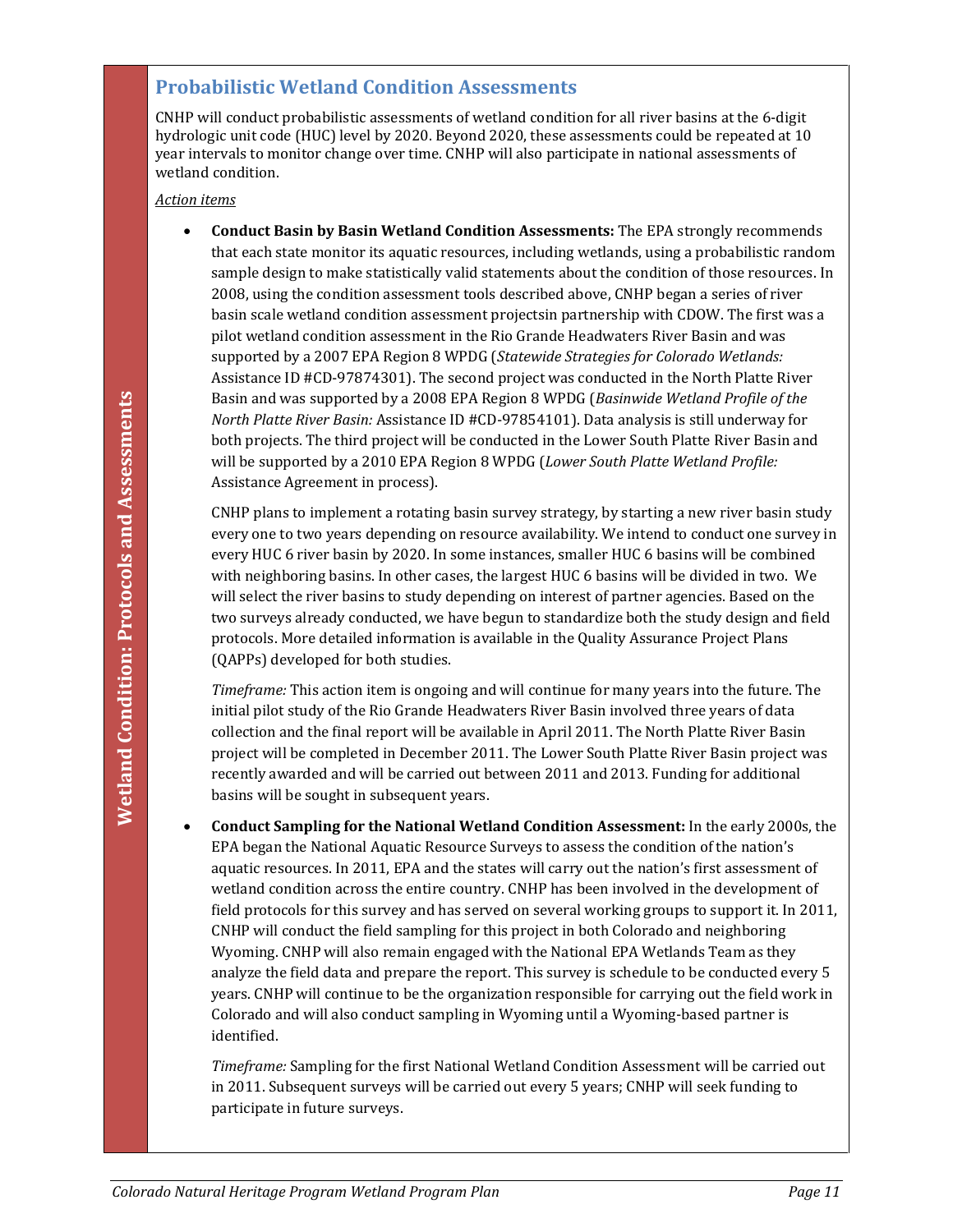## **Wetlands with High Biodiversity Significance**

CNHP will continue to be the leading organization that identifies and tracks wetlands of high biodiversity significance. This has been the core work of CNHP for over 15 years and will continue to be a major focus of our wetland plan.

*Action items*

• **Conduct Surveys for Wetlands with High Biodiversity Significance:** For over 15 years, CNHP has conducted surveys to locate and track occurrences of biologically significant wetland communities and populations of uncommon wetland plants and animals. This is one of the core research activities of CNHP and these studies often include upland communities, plants, and animals as well as their wetland counterparts. A map of counties surveyed by CNHP is available at: http://www.cnhp.colostate.edu/download/maps.asp#county\_inventory. The data collected through these surveys are housed in our Biotics database, which contains thousands of records throughout Colorado and allows CNHP to rank and track areas of high biodiversity significance. CNHP will continue to seek funding for surveys of significant wetland elements; these studies may be at the county scale or at alternative scales such as watersheds, planning areas, or eco-regions.

*Timeframe:* This action item is ongoing and will continue for many years into the future. Typically, CNHP conducts one or two surveys a year, often at the county level. Currently, CNHP is finishing reports for wetland surveys in Gilpin and Teller Counties. A survey of wetlands in Jefferson County is scheduled for 2001. All three of these surveys have been supported by EPA Region 8 WPDGs and state and county partners. Throughout the planning period, CNHP will continue to seek funding for at least one wetland survey per year.

• **Conduct Surveys for Fen Wetlands:** Fens are permanently saturated, groundwater-fed wetlands that accumulate thick organic soil layers over hundreds and thousands of years. In the Rocky Mountains, they are old-growth wetlands that house many globally and state rare plant and animal species, help regulate regional hydrology, and store significant quantities of soil carbon. Because of their significance, these wetlands have received considerable attention in the past decade from resource managers in the US Forest Service and BLM, who administer much of the high elevation land where fens are found. With the support of these and other partners, CNHP will conduct surveys specifically for fen wetlands and the uncommon wetland elements found within them.

*Timeframe:* This action item is supported by past and current funding, primarily from the US Forest Service. Where interest and need arises, CNHP will seek additional funding for fen surveys in the future.

**Colorado Natural Significal Singifical Singifical Singifical Singifical Singifical Singifical Program Wetland Singifical Program Planning period, CNHP will relate and David Singifical Planning period, CNHP will relate the** • **Participate in Conservation Planning:** Through CNHP's surveys for biologically significant wetlands elements, including fens, CNHP has identified specific locations across the state as prime candidates for conservation action. These are called Potential Conservation Areas (PCAs) and are available as geospatial data and descriptions via our website. Overview map of PCAs available at[: http://www.cnhp.colostate.edu/download/gis/PCA\\_Map07\\_2010.pdf.](http://www.cnhp.colostate.edu/download/gis/PCA_Map07_2010.pdf) Using these PCAs as a resource, CNHP will work with local and state governments and conservation organizations to protect significant elements through local and regional planning processes. CNHP has a conservation planning team whose focus is working with partners to help prioritize where conservation efforts will be most effective. We will continue this work with wetlands in mind where interest and opportunity arises.

*Timeframe:* Defining PCAs is a part of all surveys for biologically significant wetlands. CNHP will seek to continue that work and will also engage with partners wherever possible to help them translate CNHP's data and information into conservation action.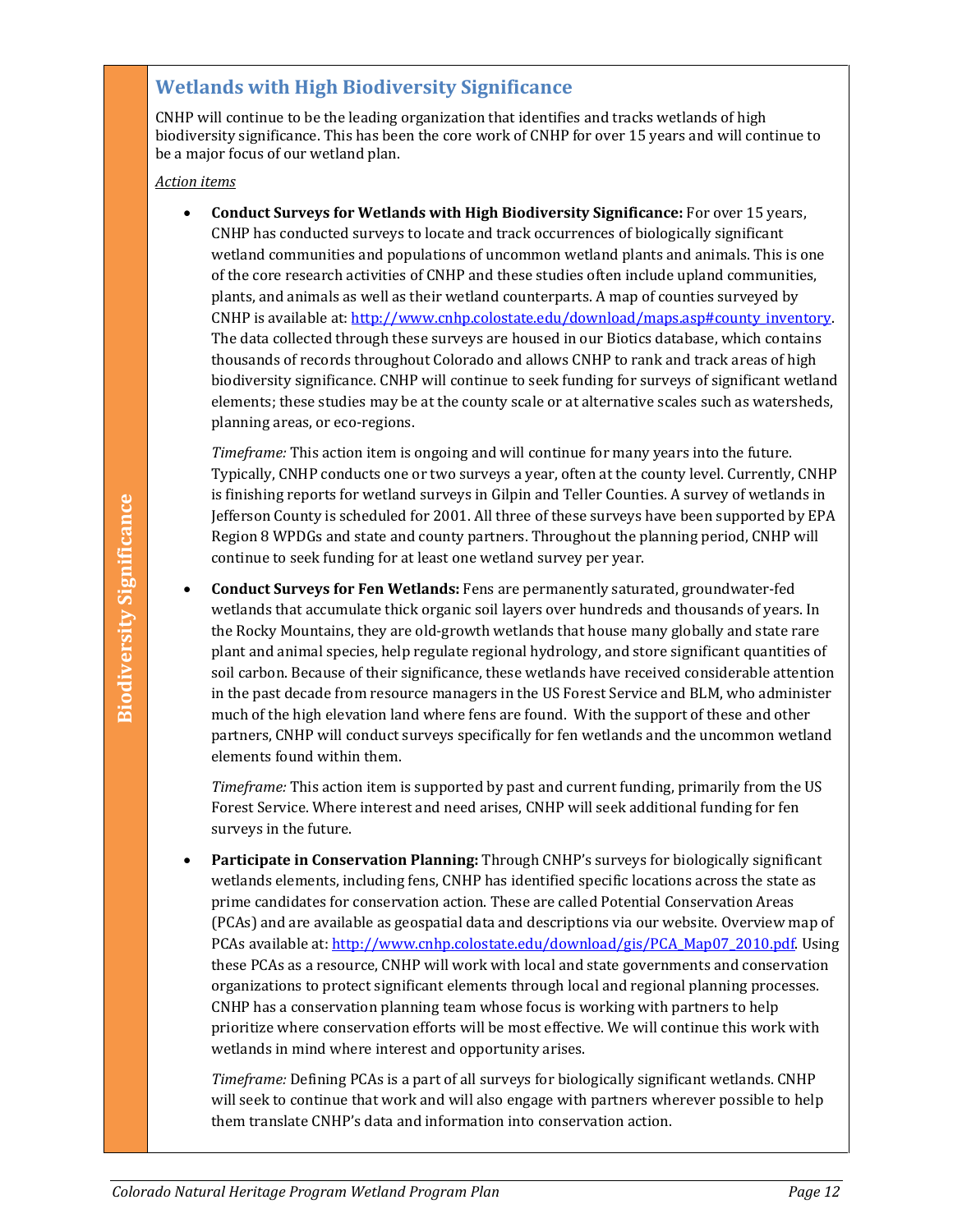• **Identify Priority Wetlands for Protection Status:** Through federal and state legislation, including the Federal Clean Water Act (CWA), several mechanisms exist to protect specific wetlands and wetland types from development or degradation. These include "Red Flag Wetlands" for protection under Section 404 of the CWA and Outstanding Natural Resource Waters (Wetlands) listed in the state anti-degradation policy. Data collected by CNHP through both wetland condition assessment projects and surveys for biologically significant wetlands could be used to identify priority wetlands in the state that deserve this level of protection. CNHP will work with partners in the regulatory community, including ACOE, EPA, and CDPHE to identify wetlands and wetland types that warrant this level of protection.

*Timeframe:* This action item is a proposed goal for which will we seek funding and partnerships in the future. The target timeline is to engage with the ACOE and CDPHE regarding protection status of specific wetland by 2014.

• **Produce an Atlas of Colorado Wetlands:** To educate the general public about the considerable beauty, uniqueness, and value of Colorado's wetlands, CNHP proposes to produce a full color publication that highlights examples of the very best and most significant wetlands in the state. This book would be called the *Atlas of Colorado Wetlands* and could contain multiple photographs of each site, a description of the site, lists of species found, and reasons for selection as a significant wetland. The book could also contain general information about Colorado wetlands and fun facts to engage readers. This publication would be a printed book, but could also be formatted to be a component of the CNHP Wetlands Website.

but could also be formatted to be a component of the CNHP Wetlands Website.<br> *Colorado Natural Imframe for this action tiem is to secure funding by 2014 and to publish the Atlas by*<br> **Colorado Natural Heritage Program Wet** *Timeframe:* This action item is a proposed goal for which we will seek grant funding. The target timeframe for this action item is to secure funding by 2014 and to publish the Atlas by 2016.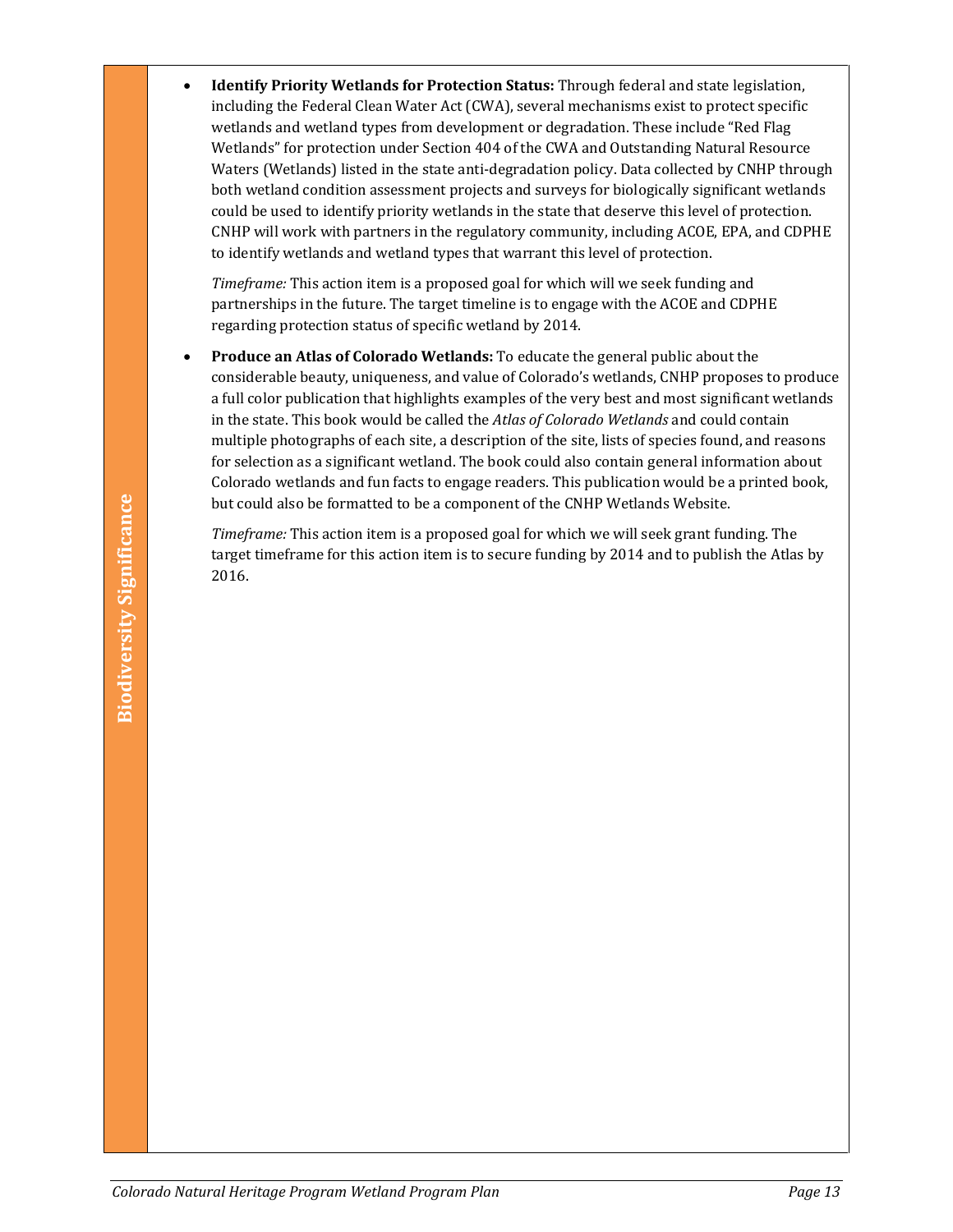### **Empowering Public and Private Partners**

CNHP will coordinate and partner with federal, state, and local agencies as well as with conservation organizations and local citizens to transform the information gained through the previous strategic directions into effective conservation and management.

The action items in this last strategic direction are general in nature and suggestive of the relationship CNHP will foster in the future. There may be partners and relationships not listed below that emerge over the planning period. We will seek opportunities for productive partnerships in many different areas to make the best use of the data we collect.

#### *Action items*

• **Help CDOW Plan Restoration Priorities and Evaluate Wildlife Habitat:** CNHP has a long, successful relationship with CDOW's Wetland Wildlife Conservation Program. Currently, we have partnered with CDOW in two areas of our work. 1) CDOW provided the matching funds that make the *Colorado Wetland Tools* project possible (2009 EPA Region 8 WPDG: Assistance ID #CD-97847301). CDOW is very interested in the resources that will come from this project, including the *Field Guide to Wetland Plants,* the Ecological System descriptions, and the Colorado Wetland Website. 2) CDOW is the main state partner involved in our basinwide wetland condition assessment projects. The goal of these projects is to provide quantitative information about the extent and condition of wetland habitat resources within each basin to assist CDOW in prioritizing funding for wetland restoration. In order to know that the data we collect will serve this function, we are also working with CDOW to research habitat requirements of CDOW's target wetland wildlife species and identify diagnostic metrics we can record in the field or generate through GIS analyses to evaluate habitat quality. Over the coming years, we will continue to foster this collaboration and produce data products that help the CDOW meet its program goals.

*Timeframe:* Our collaboration with CDOW is ongoing and supported by numerous grants. We will continue to develop this relationship in the coming years.

**Colorative The Internet Color School School School School School School School School School School School School School School School School School School School School School School School School School School School Sc** • **Help ACOE Plan Wetland Mitigation in the Watershed Context:** In 2008, the EPA and ACOE issued guidance that requires wetland mitigation decisions to be made with the watershed context in mind. Unfortunately, the lack of spatial data for wetlands in Colorado hinders this process. Furthermore, the guidance issued is broad and contains few specifics on implementation. Through a 2009 EPA Region 8 WPDG (*Mitigation in the Watershed Context:* Assistance ID #CD-97847001), CNHP has partnered with CSU Researcher Dr. Brad Johnson, EPA, ACOE, and the Colorado Department of Transportation (CDOT) to develop a framework for making wetland mitigation decisions using the watershed approach. CNHP brings to the partnership expertise in wetland mapping, wetland condition assessment, and ranking of biologically significant wetlands, all components that should be evaluated through the watershed approach. CNHP will continue this partnership through the project end in 2012 and seek future opportunities to use data to guide effective regulatory decisions.

*Timeframe:* Our relationship with ACOE is currently supported by a WPDG that will last through 2012. We will seek opportunities to continue this relationship in the coming years.

• **Help CDPHE Report on Wetland Condition for Integrated Reporting Requirements:** Every two years, CDPHE is required to produce an integrated report on water quality monitoring and assessment to the EPA. To date, CDPHE has not included wetland quality in their reports, though wetlands are considered to be "waters of the U.S." Using data generated through basinwide wetland condition assessments, CNHP will work with CDPHE to create a new section in the integrated report for wetland condition.